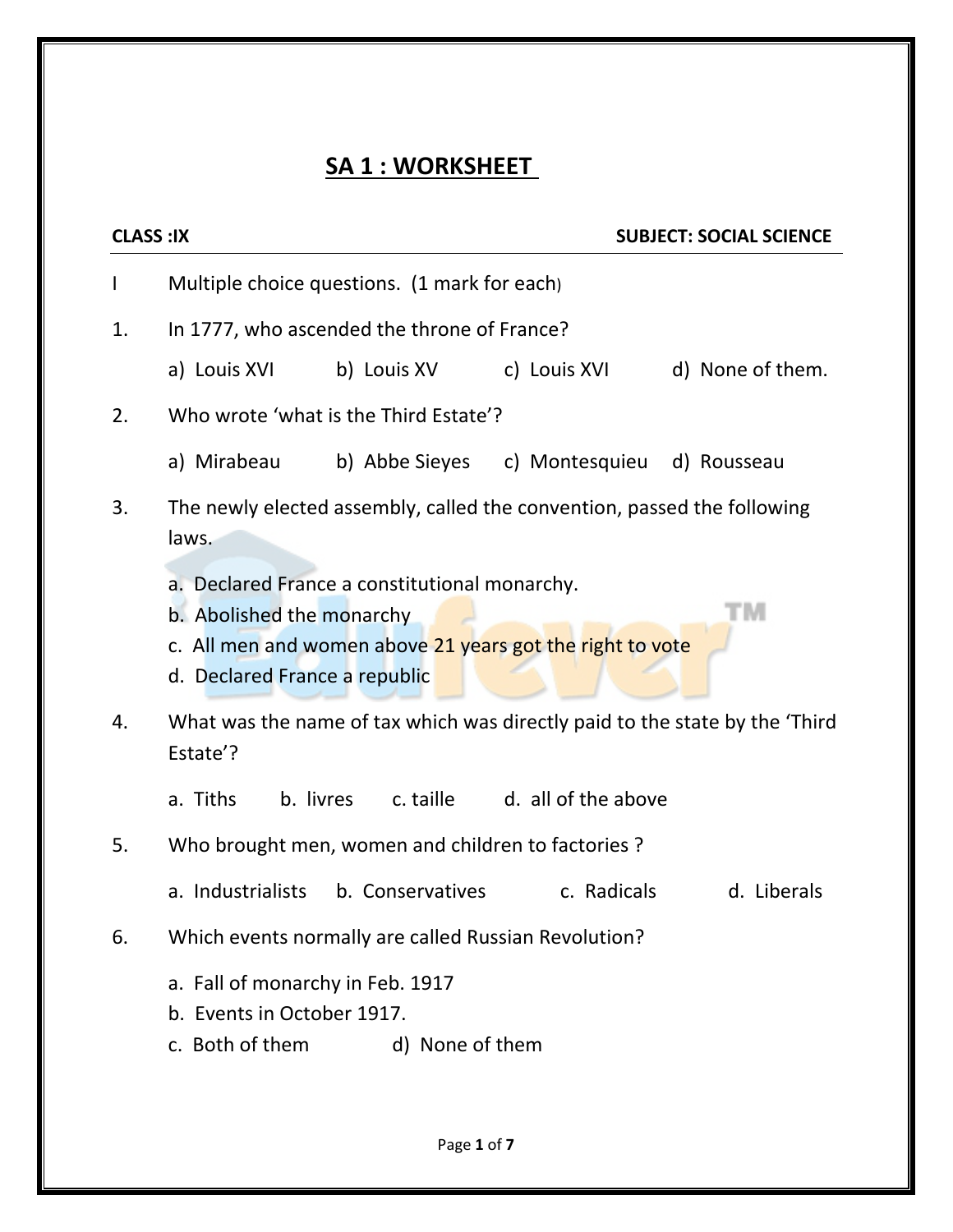| 7.          | When was Russian Social Democratic Workers Party founded?                                            |                                                           |                         |             |  |
|-------------|------------------------------------------------------------------------------------------------------|-----------------------------------------------------------|-------------------------|-------------|--|
|             | a) 1798                                                                                              | b) 1998 c) 1898                                           | d) 1908                 |             |  |
| 8.          | Which of the following groups of island lying in Arabian Sea?                                        |                                                           |                         |             |  |
|             | a. Andaman & Nicobar islands                                                                         |                                                           |                         |             |  |
|             | b. Lakshadweep                                                                                       |                                                           |                         |             |  |
|             | c. Maldives                                                                                          |                                                           |                         |             |  |
|             | d. Sri Lanka                                                                                         |                                                           |                         |             |  |
| 9.          | Which one of the following countries is smaller than India?                                          |                                                           |                         |             |  |
|             | a. Brazil                                                                                            | b. USA                                                    | c. England d. Australia |             |  |
| 10.         | Which one of the followings does not share land boundary with<br>Bangladesh?                         |                                                           |                         |             |  |
|             | a. West Bengal                                                                                       | b. Assam c. Bihar                                         | d. Tripura              | тм          |  |
| 11.         | Which one of the following places has the least difference in the duration<br>of day and night time? |                                                           |                         |             |  |
|             | a. Kanyakumari                                                                                       | b. Leh                                                    | c. Srinagar             | d. Itanagar |  |
| 12.         | Valley lying between lesser Himalaya and the Shiwaliks are known as                                  |                                                           |                         |             |  |
|             | a. duns                                                                                              | b. gullys c. Himachal                                     | d. Purvachal            |             |  |
| 13.         |                                                                                                      | The western coastal strip, South of Goa is referred to as |                         |             |  |
|             | a. Coromandal                                                                                        | b. Konkan                                                 | c. Kannad               | d. Malabar  |  |
| 14.         |                                                                                                      | Which of the following is a fresh water lake?             |                         |             |  |
|             | a. Sambhar                                                                                           | b. Wular                                                  | c. Chilika              | d. Kolleru  |  |
| 15.         | The Brahmaputra rises in                                                                             |                                                           |                         |             |  |
|             | a. Tibet                                                                                             | b. Assam                                                  | c. China                | d. Nepal    |  |
| Page 2 of 7 |                                                                                                      |                                                           |                         |             |  |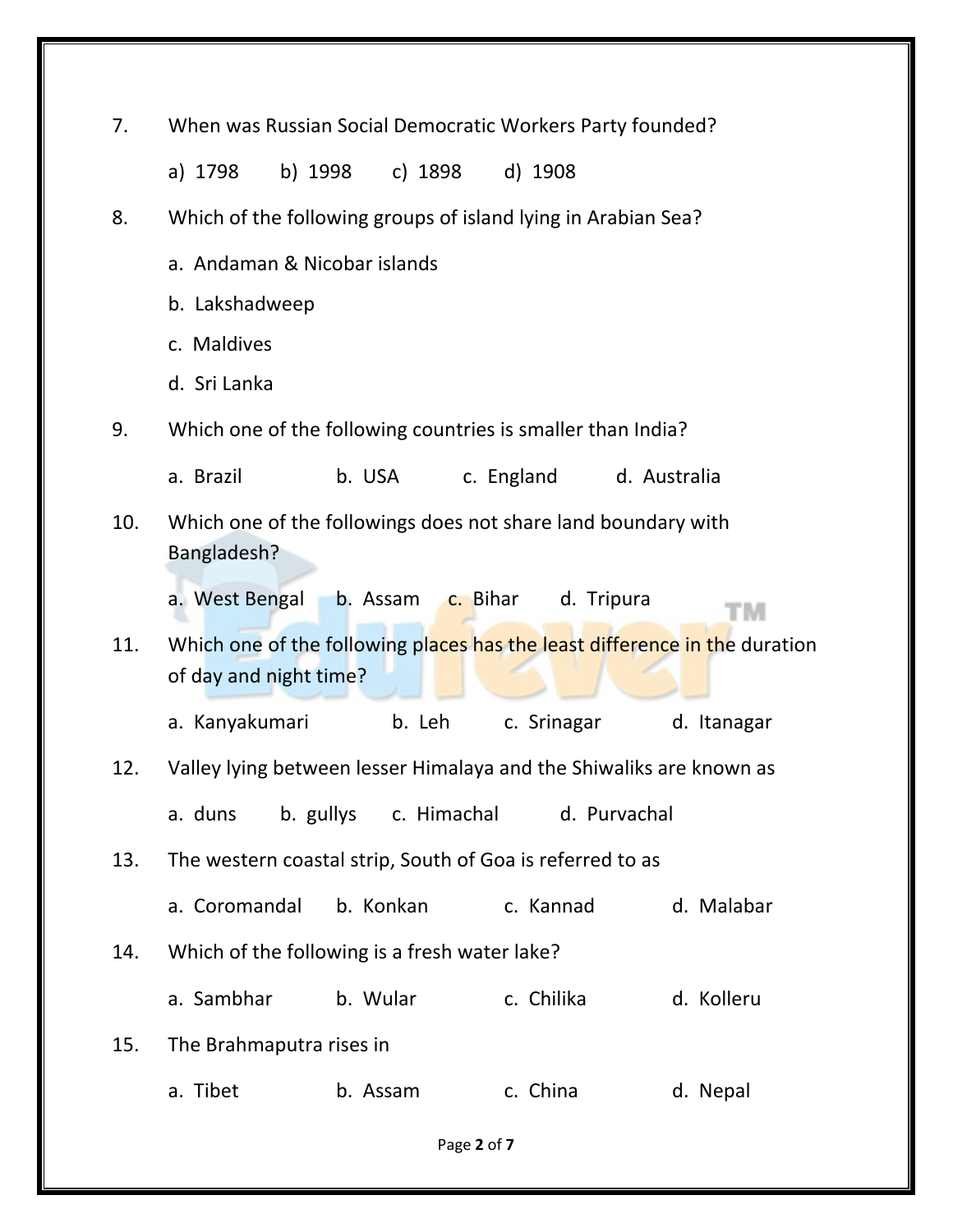| 16.                                                                                   | The area drained by a single river system is called            |                                                                     |  |  |  |  |
|---------------------------------------------------------------------------------------|----------------------------------------------------------------|---------------------------------------------------------------------|--|--|--|--|
|                                                                                       | b. drainage<br>a. delta                                        | d. none of these<br>c. estuary                                      |  |  |  |  |
| 17.                                                                                   | The river Narmada has its source at                            |                                                                     |  |  |  |  |
|                                                                                       | b. Brahmagir c. Amarkantak<br>a. Satpura                       |                                                                     |  |  |  |  |
|                                                                                       | d. Slopes of the western Ghats                                 |                                                                     |  |  |  |  |
| 18.                                                                                   |                                                                | Which of the following does not lead to the spread of democracy?    |  |  |  |  |
|                                                                                       | a. struggle of the people                                      | b. invasion by the foreign countries                                |  |  |  |  |
|                                                                                       | c. End of colonialism                                          | d. peoples' desire for freedom                                      |  |  |  |  |
| 19.                                                                                   | Poland had its first election in                               |                                                                     |  |  |  |  |
|                                                                                       | a. April 1989                                                  | b. October 1990                                                     |  |  |  |  |
|                                                                                       | d. October 1992<br>c. April 1990                               |                                                                     |  |  |  |  |
| 20.                                                                                   | M<br>Which one of the following is not the merit of democracy? |                                                                     |  |  |  |  |
|                                                                                       | a. Equality<br>b. Liberty                                      | c. Dictatorship of Majority                                         |  |  |  |  |
|                                                                                       | d. National Unity and Patriotism                               |                                                                     |  |  |  |  |
| Which one of the followings was not the member of the constituent<br>21.<br>assembly? |                                                                |                                                                     |  |  |  |  |
|                                                                                       | a. B.R. Ambedkar                                               | b. Dr. Rajendra Prasad                                              |  |  |  |  |
|                                                                                       | c. Lal Bahadur Shastri d. Sh. K.M. Munshi                      |                                                                     |  |  |  |  |
| 22.                                                                                   | segregation?                                                   | Name the Organisation that led the struggle against the policies of |  |  |  |  |
|                                                                                       | a. African National Congress                                   | b. African National Conference                                      |  |  |  |  |
|                                                                                       | c. African National Council                                    | d. All National Party                                               |  |  |  |  |
|                                                                                       |                                                                |                                                                     |  |  |  |  |

Page **3** of **7**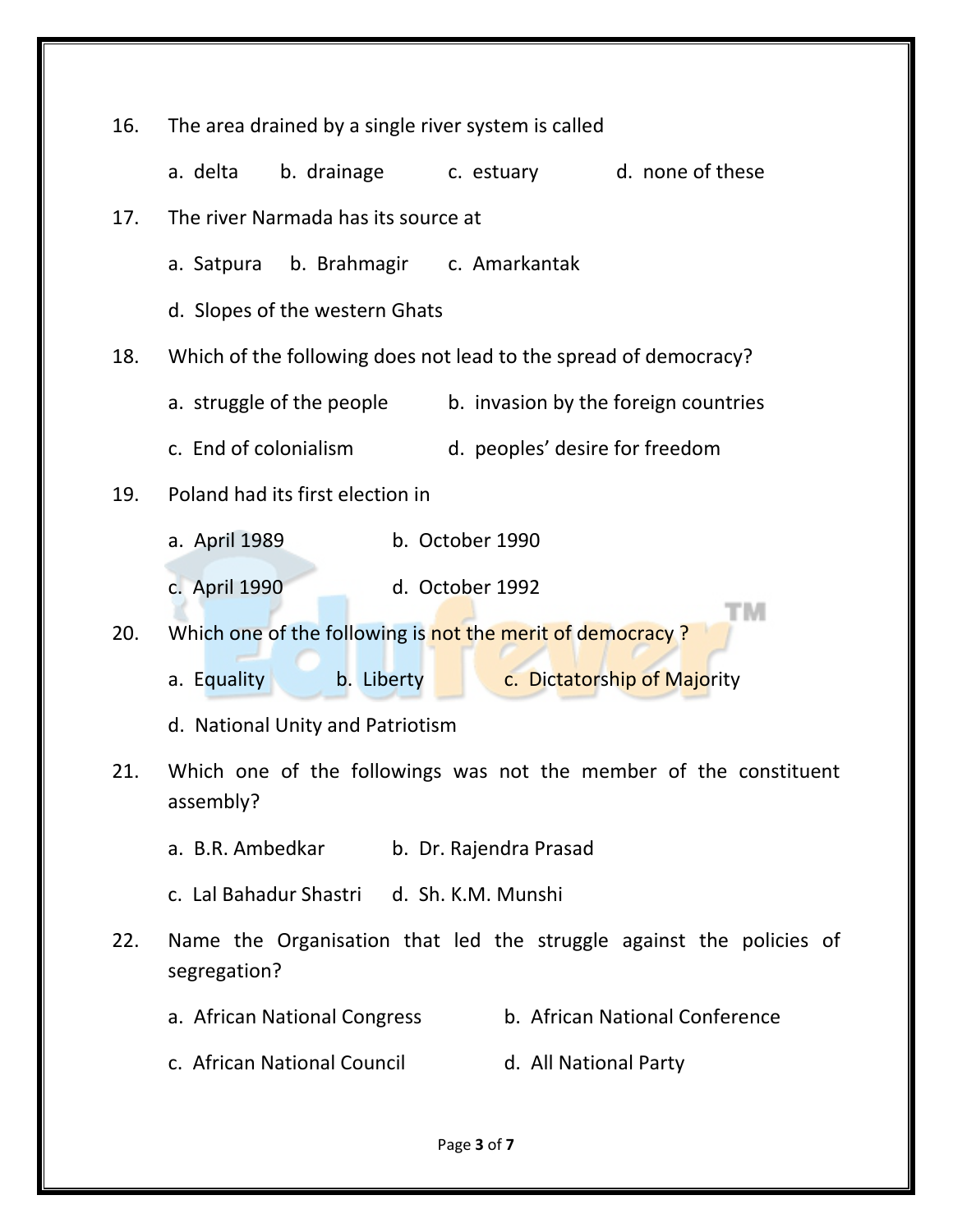| 23. | What kind of 'Justice' does the preamble provide?           |            |                      |                                                                       |  |
|-----|-------------------------------------------------------------|------------|----------------------|-----------------------------------------------------------------------|--|
|     | a. Economic Justice                                         |            | b. Political Justice |                                                                       |  |
|     | c. Social Justice                                           |            | d. All of the above  |                                                                       |  |
| 24. | Which of the following is a rabi crop?                      |            |                      |                                                                       |  |
|     | a. wheat                                                    |            | b. rice c. cotton    | d. Jowar & bajra                                                      |  |
| 25. | The minimum wages for a farm labourer set by government is  |            |                      |                                                                       |  |
|     | a. Rs. 50                                                   |            | b. Rs. 60 c. Rs. 70  | <b>Rs. 80</b>                                                         |  |
| 26. | Money in hand is an example of                              |            |                      |                                                                       |  |
|     | a. Human Capital<br>b. Fixed Capital                        |            |                      |                                                                       |  |
|     | c. Working Capital d. Physical Capital                      |            |                      |                                                                       |  |
| 27. | Who is a person who puts together land, labour and capital? |            |                      |                                                                       |  |
|     | a. Money lender                                             |            | b. Enterpreneus      |                                                                       |  |
|     | c. Zamindar                                                 |            | d. Manager           |                                                                       |  |
| 28. | Which of the following is small scale manufacturing?        |            |                      |                                                                       |  |
|     | a. Dairy farming                                            |            | b. Basket making     |                                                                       |  |
|     | c. Shop keeping                                             |            | d. Transport         |                                                                       |  |
| 29. | Self consumption is                                         |            |                      |                                                                       |  |
|     | a. non - production activity                                |            |                      | b. non-market activity                                                |  |
|     | c. non-economic activity                                    |            |                      | d. none of the above                                                  |  |
| 30. |                                                             |            |                      | Infant Mortality Rate refers to the death of a child under the age of |  |
|     | a. 1 year                                                   | b. 2 years | c. 3 years           | d. 5 years                                                            |  |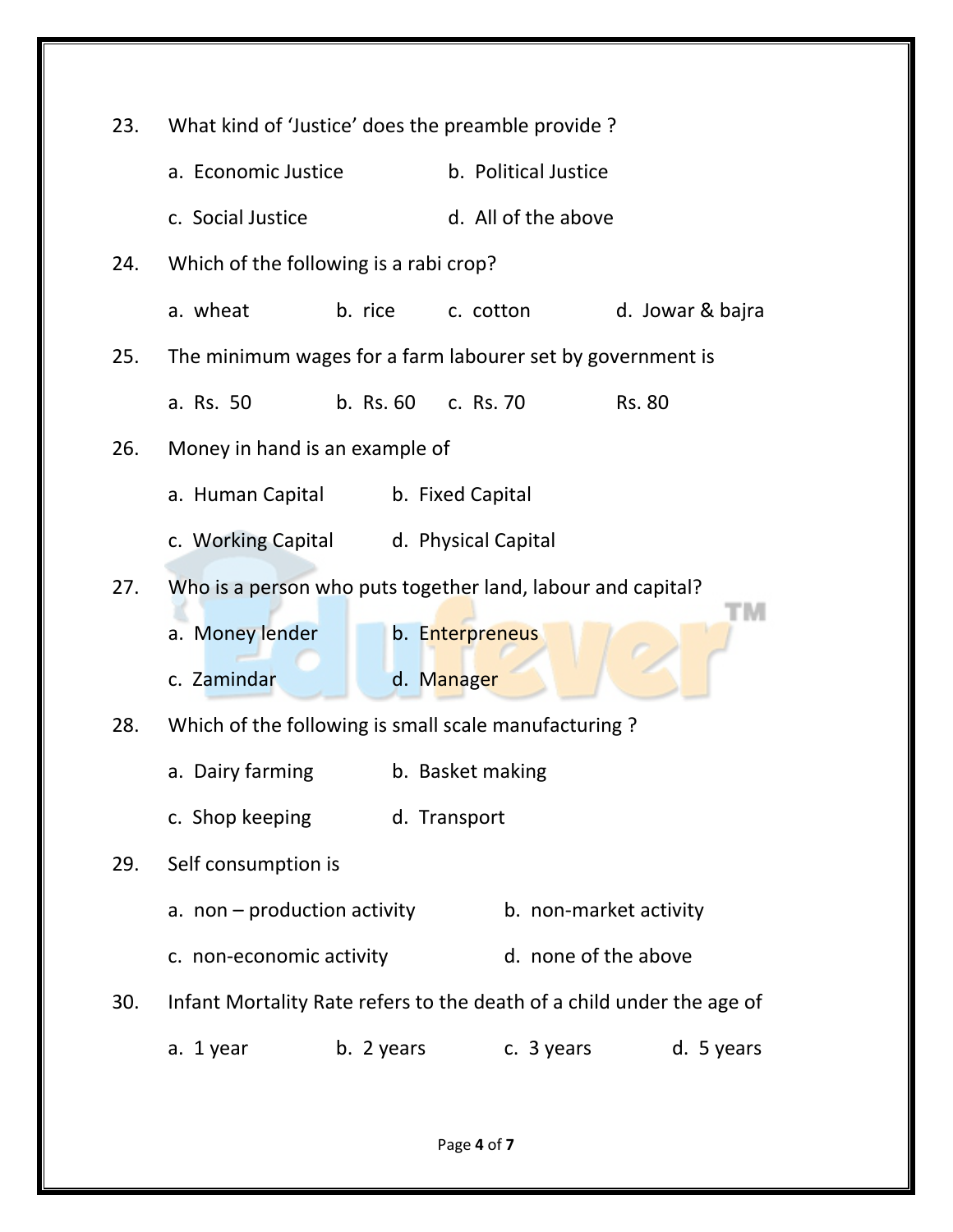## **II 3 – marks questions**

- 1. Why was the city of Paris in the state of alarm on July 14, 1789?
- 2. What was the practice of voting in the assembly? When the king rejected the proposal of the third estate for one vote for each member, what happened?
- 3. What were the three features of radicals?
- 4. Write the name of states which have common boundaries with the following countries?
- 5. What is the latitudinal extent of India?
- 6. The sun rises two hours earlier in Arunachal Pradesh as compared to Gujarat but watches show the same time. Why?

TМ

- 7. Which are the three main ranges of Himalayas?
- 8. Discuss the theory of Plate Tectonics?
- 9. The Peninsular rivers are not navigable. Why?
- 10. Write a short note on Krishna basin?
- 11. List out some benefits of lakes?
- 12. Write the main Organs of UNO?
- 13. Which freedoms are usually taken away when a democracy is overthrown by the military?
- 14. Write any three demerits of democracy?
- 15. Differentiate between Direct and Indirect Democracy?
- 16. Why do we need a constitution?
- 17. What difficulties did the framers of the constitution face?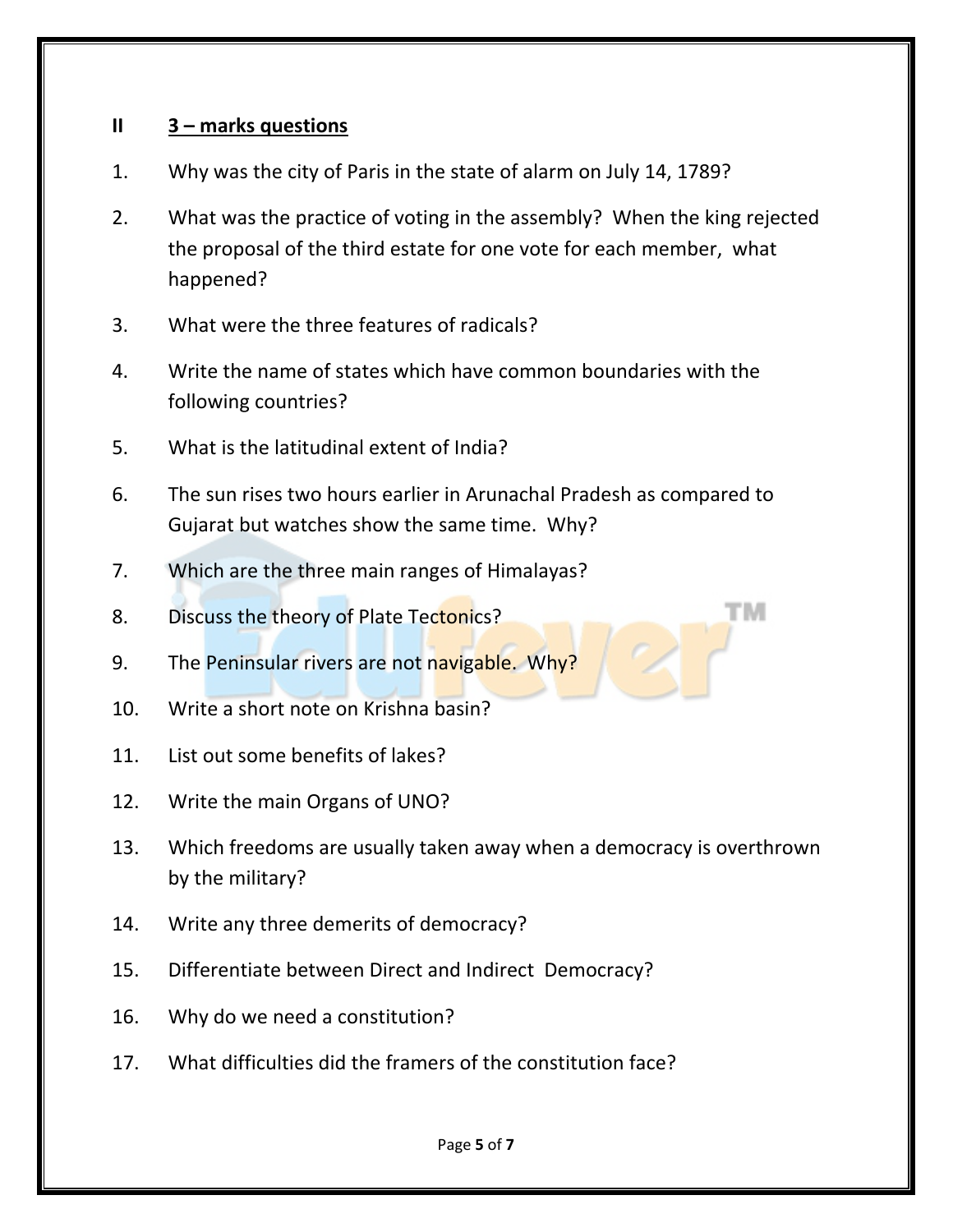- 18. Distinguish between fixed capital and variable capital?
- 19. State the negative effects of green revolution?
- 20. Why is educated unemployment, a peculiar problem of India?
- 21. Differentiate between disguised unemployment and seasonal unemployment?
- 22. How countries like Japan have become rich and developed?
- 23. How can you say that human resource is different from other resources like land and physical capital?

## **III 5 – marks questions**

- 1. Who was Lenin? What was his contribution in the Russian Revolution?
- TM. 2. What is the role of education in human capital formation?
- 3. Despite various reform introduced by Robespierre, why was his reign termed as reign of terror?
- 4. Evaluate the main features of stalin's collectivisation programme?
- 5. Which are the 2 physical divisions of the Peninsular plateau? Write three characteristics of each division?
- 6. Name the factors of production and explain each one.
- 7. Distinguish between Himadri, Himachal and Himalayas?
- 8. Briefly explain about the circumstances which led to the outbreak of French Revolution in 1789?